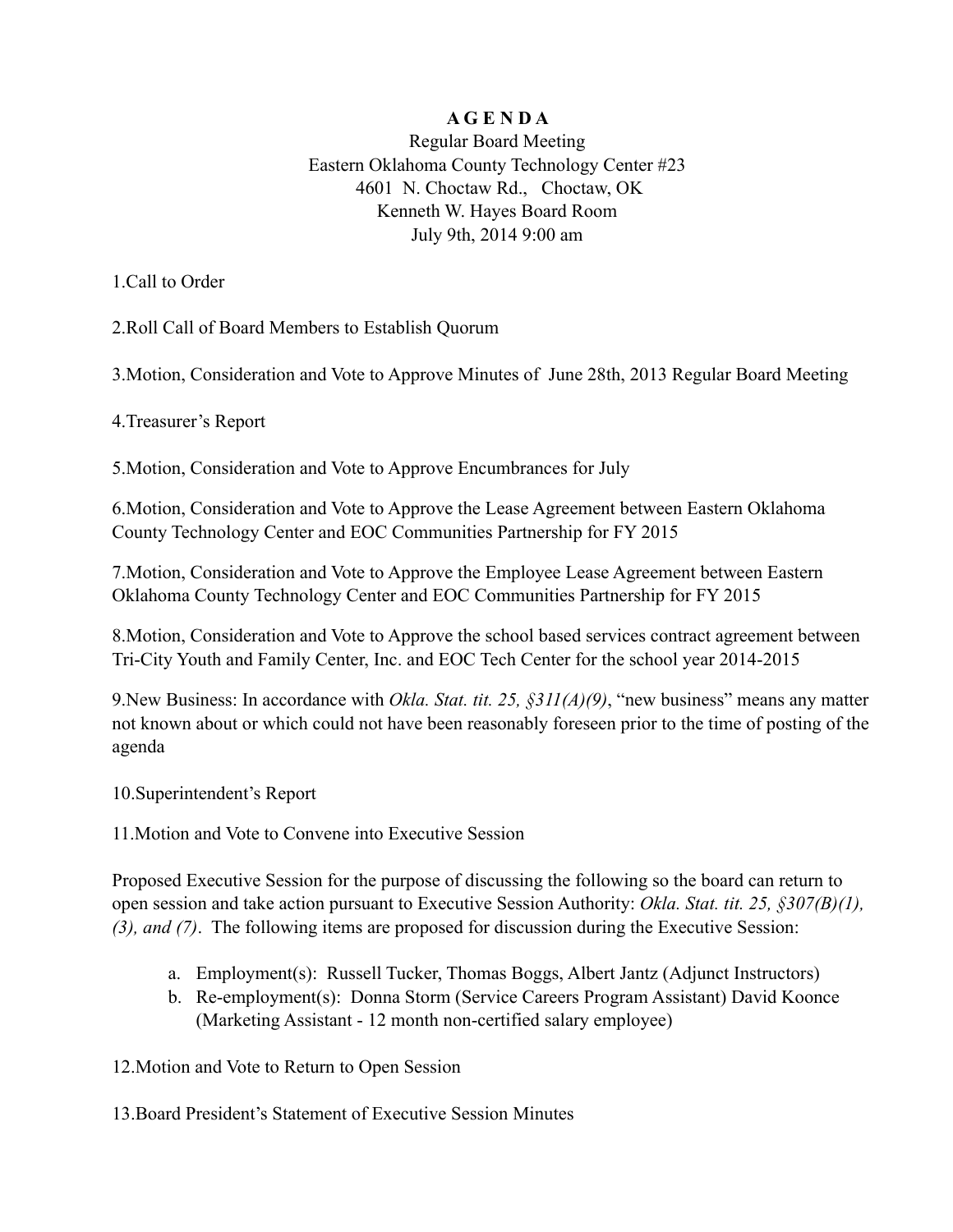Agenda July 9th, 2014 Page 2

14.Motion, Consideration and Vote to Approve or Disapprove the following:

- a. Employment(s): Russell Tucker, Thomas Boggs, Albert Jantz (Adjunct Instructors)
- b. Re-Employment(s): Donna Storm (Service Careers Program Assistant) David Koonce (Marketing Assistant – 12 month non-certified salary employee)

15.Board Comments

16.Motion, Consideration and Vote for Approval to Adjourn

| Posted By:    |  |
|---------------|--|
| Date Posted:  |  |
| Time Posted:  |  |
| Place Posted: |  |
| Signed:       |  |

The next meeting of the Board is: